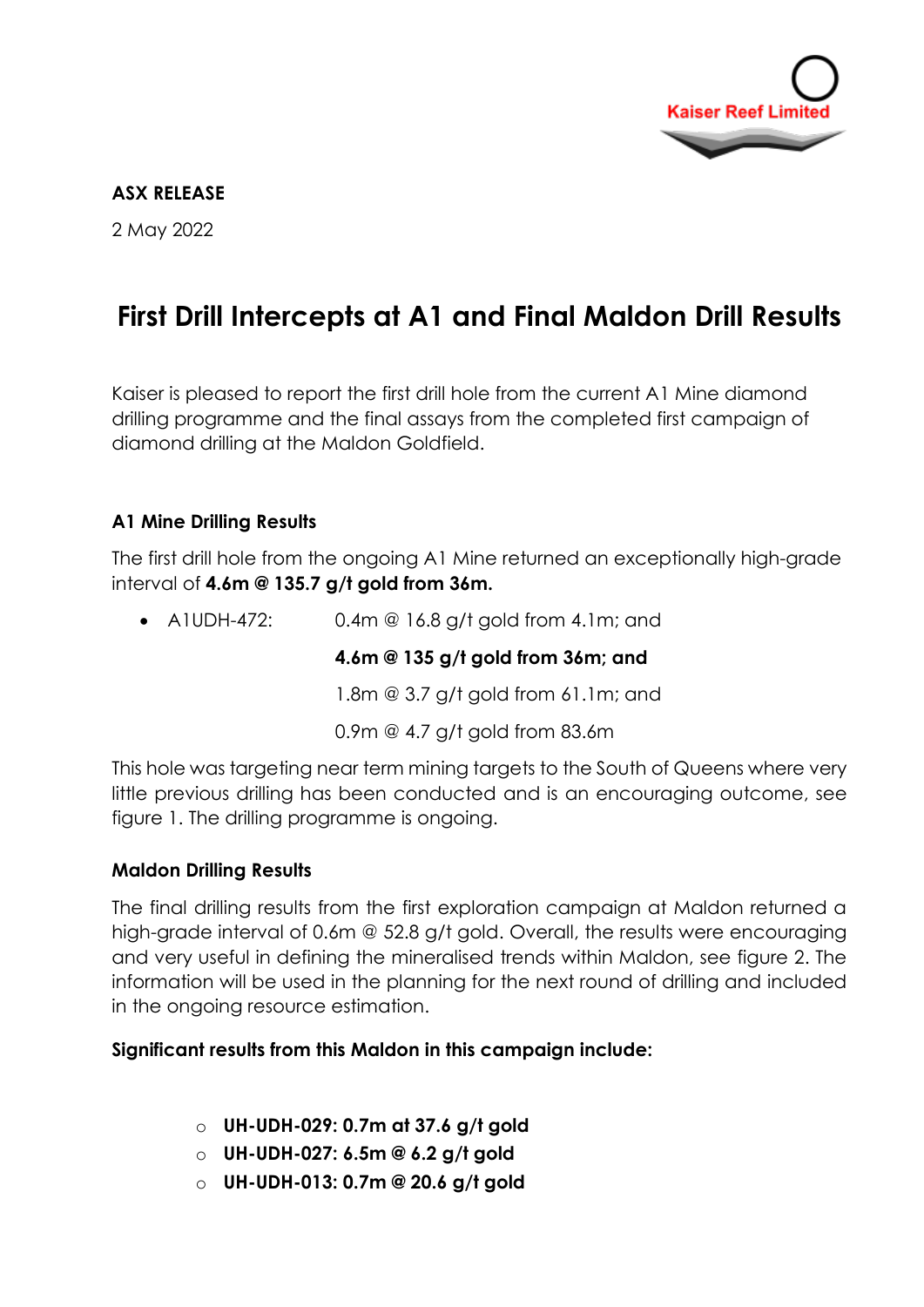

- o **UH-UDH-022: 0.5m @ 12.8 g/t gold**
- o **UH-UDH-29: 0.7m @ 37.6 g/t gold**
- o **UH-UDH-33: 0.5m @ 7.1 g/t gold**
- o **UH-UDH-35: 0.6m @ 6.0 g/t gold**
- o **UH-UDH-37: 0.7m @ 9.9 g/t gold**
- o **UH-UDH-43: 0.6m @ 52.9 g/t gold**
- o **UH-UDH-46: 0.9m @ 10.2 g/t gold;**
- o **UD-UDH-48: 1m @ 9.5 g/t gold**



Figure 1: Long section of the A1 Mine looking West showing the diorite intrusive unit, recent workings and drill hole A1UDH-472

Kaiser's final exploration results for the high-grade Maldon historic gold mine located between Bendigo and Ballarat are reported here. The Maldon Goldfield is 100% owned by Kaiser and is comprised of several historic high grade underground mines. Drilling is being conducted from the modern established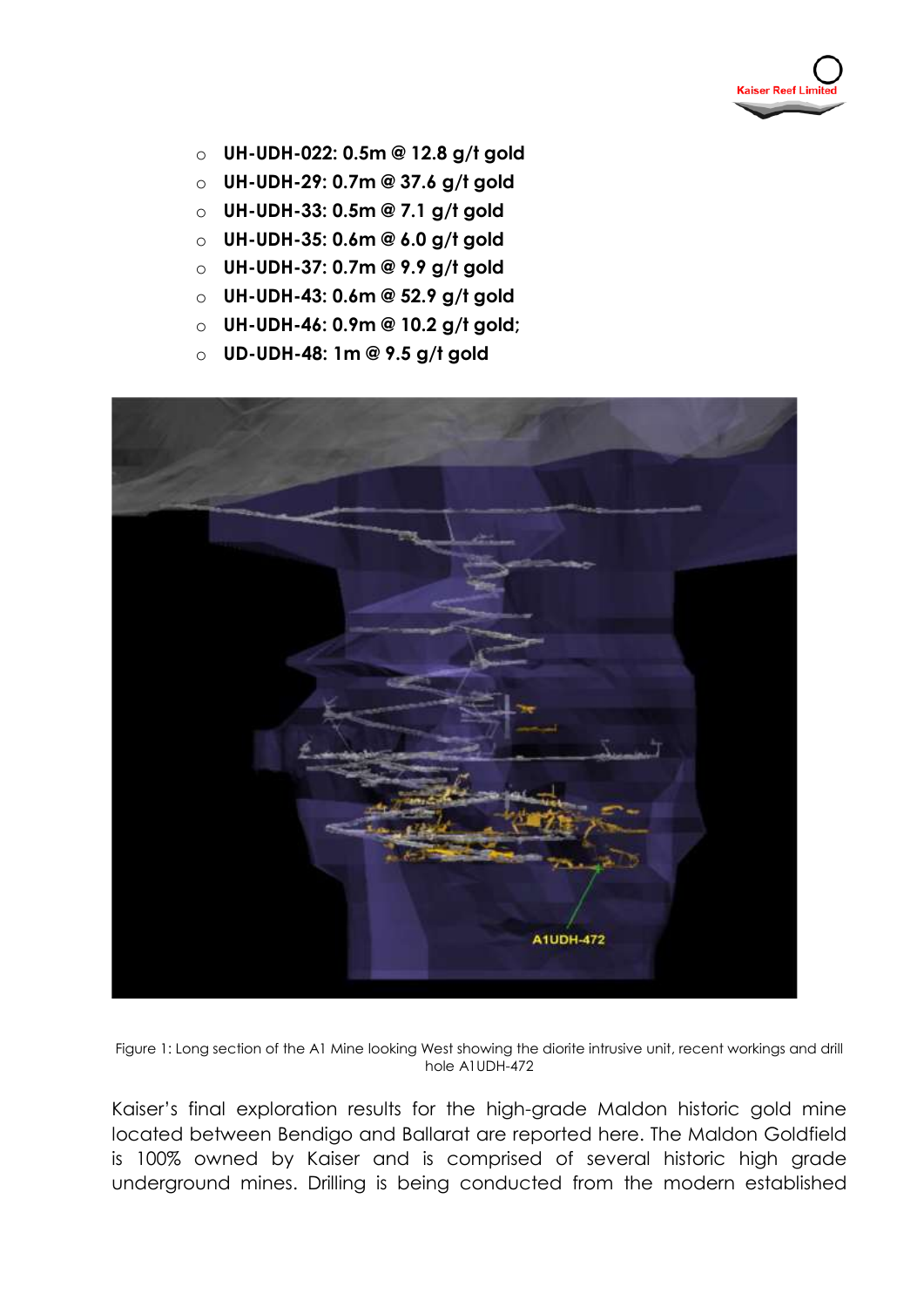

decline below the goldfield. Resource modelling for Maldon has commenced and the hope is for Kaiser to eventually justify the development of a second mining centre at Maldon to supplement the A1 Mine at Woods Point.

The results returned from underground diamond drilling at the high-grade Maldon gold mine reveal further intervals of gold mineralisation which are characteristic of previously mined areas at Maldon. Most of the drill holes have intercepted the Eaglehawk target reef at its projected location. The drilling results are included in Table 1. These results are encouraging for exploration at the Company's first drilling campaign at Maldon.

Maldon is one of the premier Victorian historic goldfields and has enjoyed surprisingly limited modern exploration. The significant amount of gold historically exploited (**[1.74Moz](mailto:1.74Moz@28) @ 28 g/t gold**), mostly within 300 metres of the surface, offers further opportunity at depth, which is supported by limited, yet encouraging previous exploration.



Figure 2: Long section of Maldon goldfield showing the drilling areas against the last 3 drill holes from SP8 at Union Hill, Alliance South Shoot UH-UDH-035, 045 and 048

The drilling in this campaign targeted positions near the Alliance South Shoot deposit. The Alliance South Shoot is defined by the north-south striking Eaglehawk Reef, at the southern termination of the Central Maldon Shear zone. The Alliance South Shoot deposit comprises a fault bound shallow dipping western and steep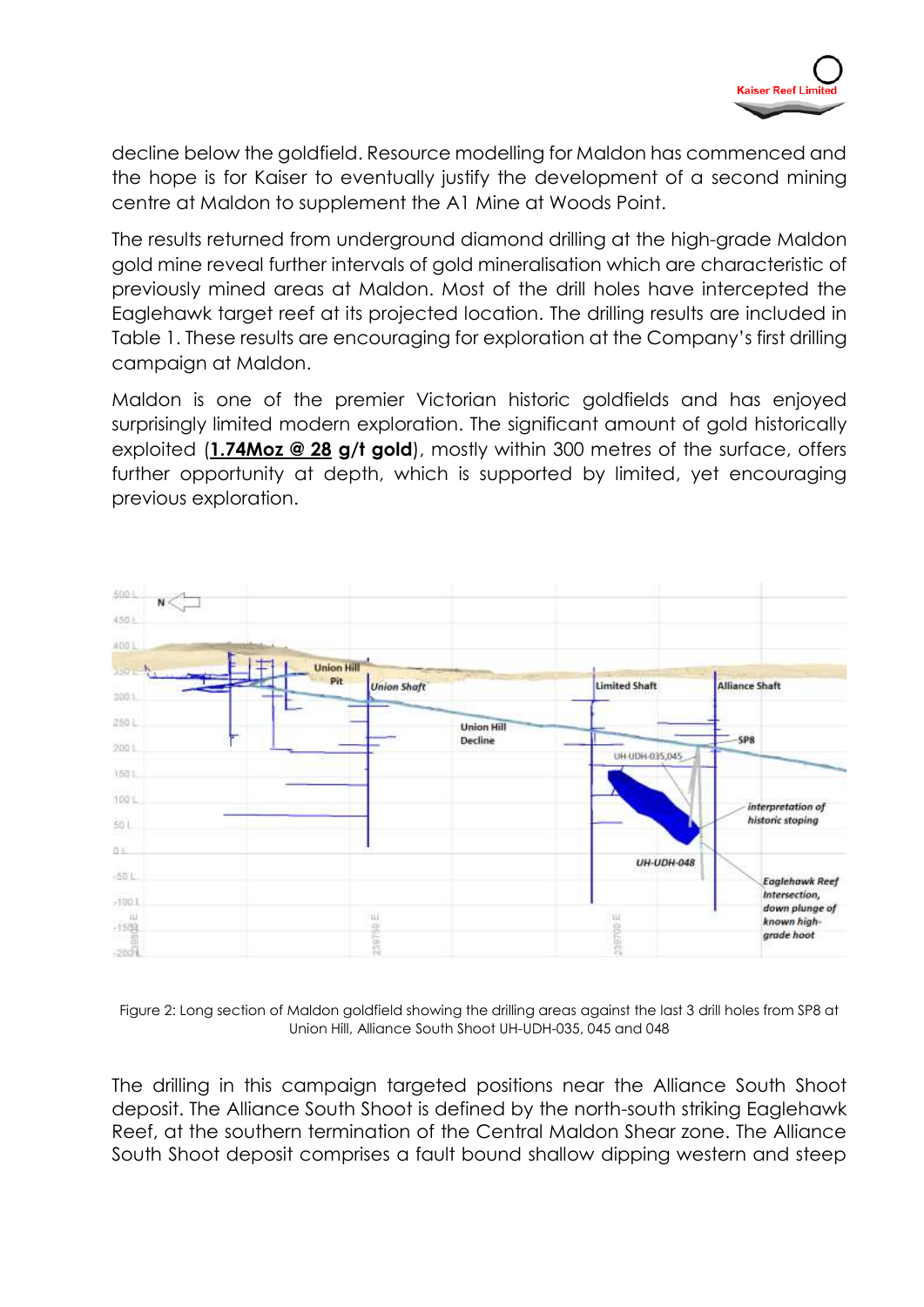

dipping eastern reef which make up the overall Eaglehawk Reef structure which was mined extensively further north from the Alliance group of shafts.

The Alliance South Shoot lode is located on a nexus of the structural zone where the Eaglehawk Reef passes from the east limb of the German Anticline into the hinge zone of the German Syncline. The up-dip projection of the Eaglehawk Reef was stoped to the south on the 1080 and 1060 Levels. The planned drilling is targeting down-dip mineralisation in addition to following up on regions that returned historic high-grade intersections such as DDH104 (2.8m @ 14.87 g/t Au).

### **The Maldon Goldfield**

The town of Maldon is located between Bendigo and Ballarat in the Victorian Goldfields. The Maldon Project (Maldon) is within a 100%-owned licence area that has produced over 1.74M ounces of gold at 28 g/t (2.1M ounces including alluvial gold). Maldon hosts one of Australia's highest grade historic gold mines, the Nuggety Reef, that produced 301,000 ounces of gold at 187 g/t.

Maldon has an established and serviced decline which allows excellent underground access for drilling high-grade shoots and is currently facilitating the underground drilling and ultimately, could allow recommencement of modern mining if exploration is successful.

The Maldon goldfield is located in the Bendigo Zone and is hosted in similar geology and has undergone the same broad structural deformation and mineralisation events as regional Bendigo. Large deposits within the Bendigo area currently being exploited include the Fosterville Mine. The regional-scale mineralisation event is also the driver of goldfields at Bendigo, Fosterville, Castlemaine and Daylesford.

One of the Maldon's key advantages is the extensive existing infrastructure and proximity to Kaiser's operating gold processing plant (3 km away) and that it is held under a granted Mining Licence. If exploration proves successful, rapid and lowcost development could be implemented utilising Kaiser's mining fleet and experienced mining team for minimal capital cost.

The drilling programme is intended to continue for a prolonged period, with an initial programme including over 30 drillholes from underground. The programme may be extended based on results. Drilling results will be released in batches once assay results are received.

Kaiser considers Maldon to be an underexplored and prospective prolific high grade historic goldfield. Exploration at Maldon remains a high priority objective for Kaiser.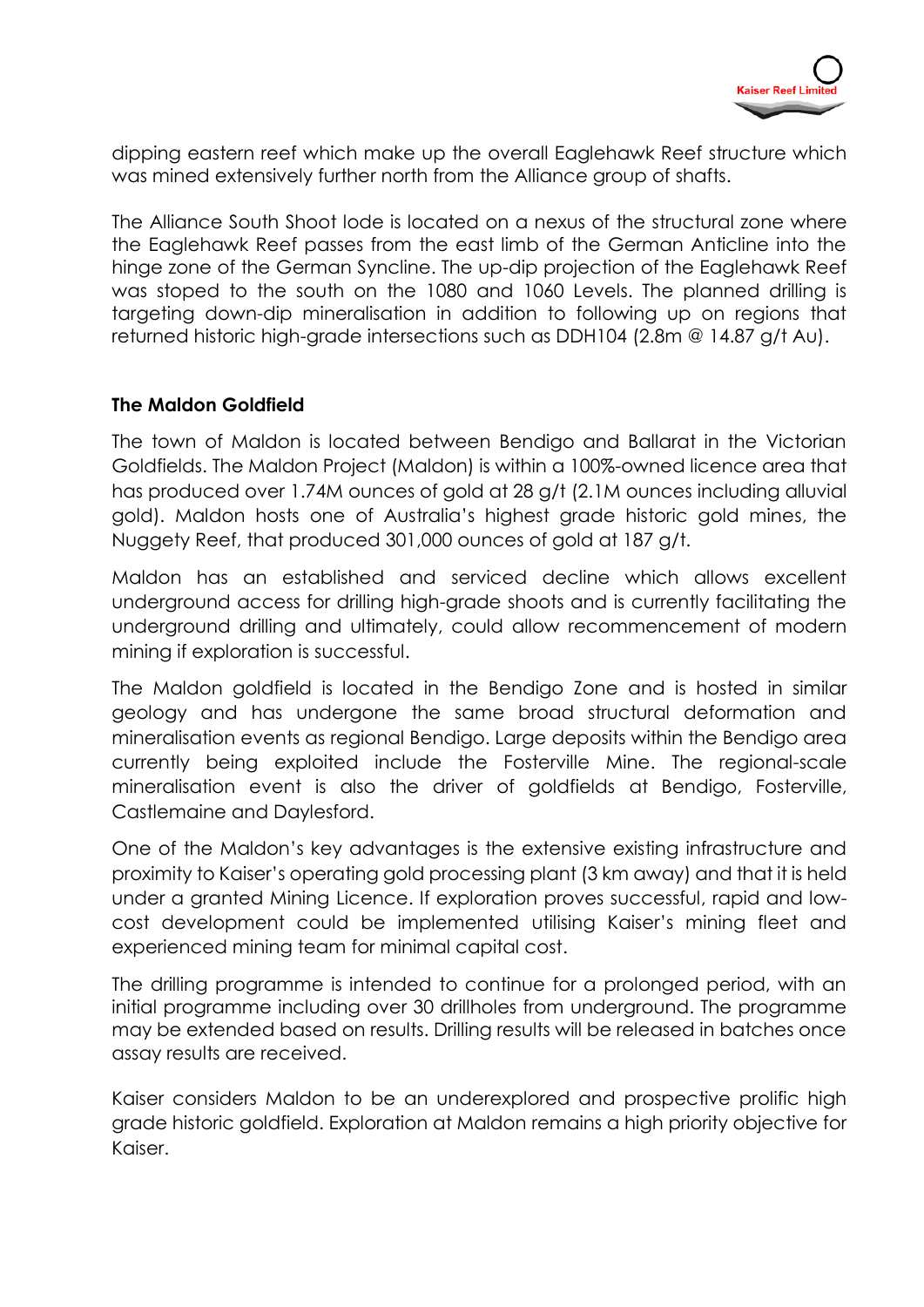

Drilling has initially targeted the projected extensions to historic high-grade mineralisation at the Alliance South Shoot lode within the Eaglehawk Reef, one of Maldon's largest high-grade lodes that produced nearly 500,000 ounces of gold (Figure 3). The initial drilling program targeted regions identified as being close to the existing underground development and with historical encouraging results within the Union Hill decline. This drilling will initially test identified mineralised areas and step out to explore for and define economic ore zones.

Some of the historic high-grade gold drilling results from across Maldon that require follow up include:

- o **0.90m @ 103.0 g/t gold**
- o **2.73m @ 42.2 g/t gold**
- o **2.75m @ 22.6 g/t gold**
- o **0.44m @ 205.0 g/t gold**
- o **2.00m @ 58.0 g/t gold**
- o **2.30m @ 12.5 g/t gold**
- o **0.83m @ 80.0 g/t gold**
- o **1.0m @ 45.5 g/t gold**
- o **3.55m @ 11.9 g/t gold**
- o **2.95m @ 18.5 g/t gold**
- o **0.85m @ 114.6 g/t gold**



Figure 3: Long section of Maldon goldfield showing the potential reef extensions and historic workings.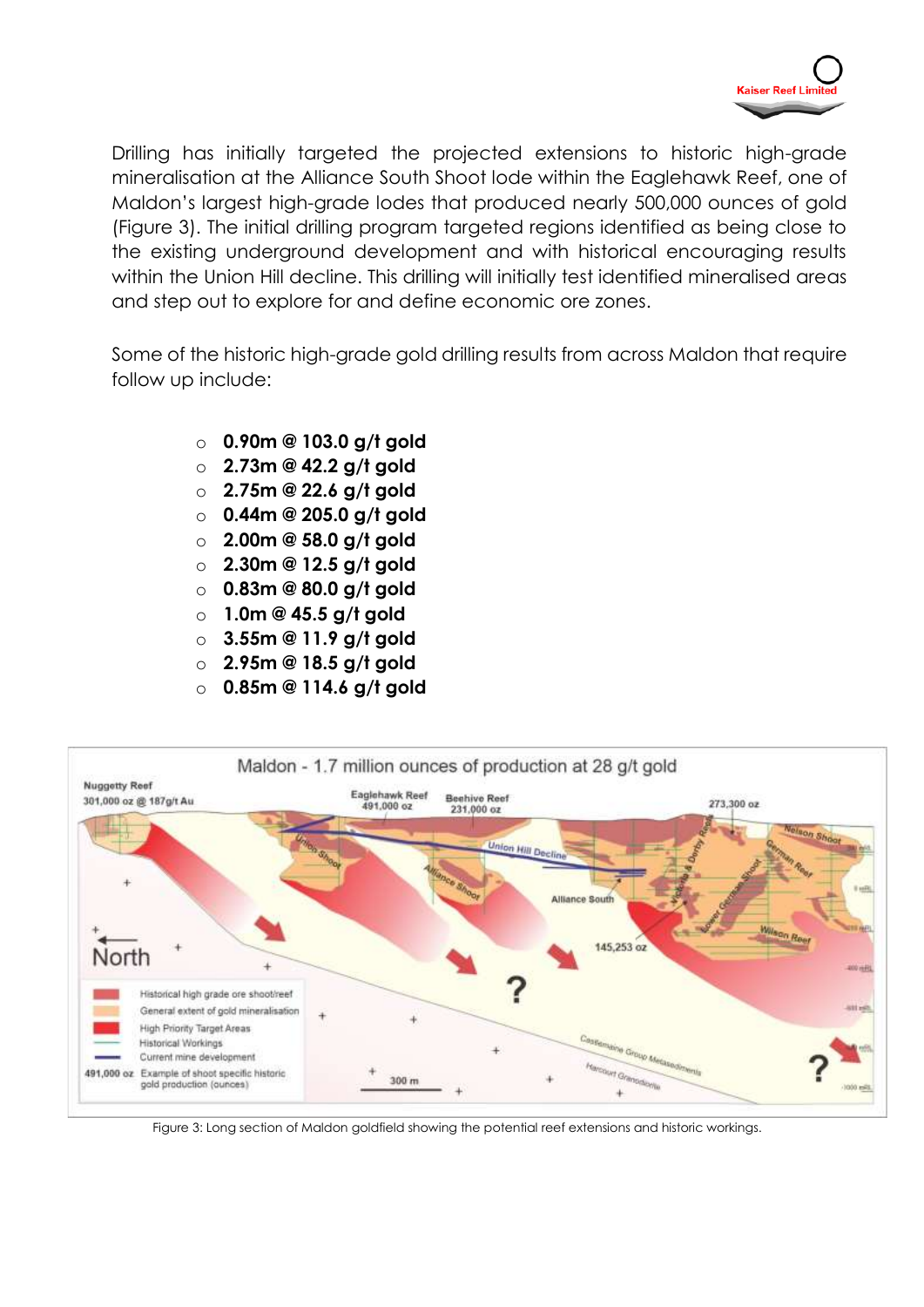

# **Table of Drill Results**

# **Table 1: Diamond drilling results from Maldon**

| <b>NOCE 1. Digitional difficult coolistic monthly incorporation</b> |                |                |              |                         |            |             |                               |           |         |               |                  |
|---------------------------------------------------------------------|----------------|----------------|--------------|-------------------------|------------|-------------|-------------------------------|-----------|---------|---------------|------------------|
| <b>Hole ID</b>                                                      | From (m)       | To $(m)$       | Length (m)   | Grade<br>$(g/t \t A u)$ | GDA94 East | GDA94 North | <b>RL</b><br>(AHD<br>$+1000)$ | Depth (m) | Dip     | Azi (Mag +11) | <b>Core Size</b> |
| <b>UH-UDH-012</b>                                                   | No             | Anomalous      | Results      |                         | 239626.1   | 5901470.7   | 78.5                          | 81.0      | -46.3   | 74.6          | $NQ-2$           |
| UH-UDH-013                                                          | 67.9           | 68.5           | 0.6          | 3.58                    | 239625.8   | 5901470.7   | 78.4                          | 87.0      | $-55.3$ | 72.9          | $NQ-2$           |
|                                                                     | 74.8           | 75.4           | 0.64         | 7.29                    |            |             |                               |           |         |               |                  |
|                                                                     | 77.8           | 78.46          | 0.66         | 20.6                    |            |             |                               |           |         |               |                  |
| <b>UH-UDH-015</b>                                                   | 68.30          | 68.73          | 0.43         | 2.66                    | 239625.5   | 5901471.4   | 78.5                          | 99.0      | $-54.7$ | 54.6          | $NQ-2$           |
| UH-UDH-016                                                          | 58.90          | 59.2           | 0.3          | 13.79                   | 239625.5   | 5901471.5   | 78.9                          | 81.0      | $-45.0$ | 52.6          | $NQ-2$           |
|                                                                     | 62.50          | 63.1           | 0.6          | 2.22                    |            |             |                               |           |         |               |                  |
| UH-UDH-017                                                          | 92.90          | 93.5           | 0.6          | 6.18                    | 239625.7   | 5901427.8   | 93.9                          | 104.7     | $-60.9$ | 73.42         | $NQ-2$           |
|                                                                     | 97.00          | 98.1           | 0.6          | 3.05                    |            |             |                               |           |         |               |                  |
| <b>UH-UDH-022</b>                                                   | 74.70          | 75.5           | 0.8          | 4.46                    | 239626.0   | 5901427.8   | 93.9                          | 89.7      | $-53.2$ | 84.1          | <b>NQ-2</b>      |
|                                                                     | 77.73          | 78.2           | 0.47         | 12.82                   |            |             |                               |           |         |               |                  |
|                                                                     | 80.70          | 81.0           | 0.3          | 12.64                   |            |             |                               |           |         |               |                  |
| <b>UH-UDH-023</b>                                                   | 66.08          | 66.52          | 0.44         | 1.59                    | 239626.8   | 5901427.7   | 93.9                          | 80.6      | $-44.2$ | 85.8          | <b>NQ-2</b>      |
| <b>UH-UDH-024</b>                                                   | 73.2           | 73.45          | 0.25         | 3.06                    | 239624.7   | 5901427.2   | 94.1                          | 104.3     | -60.2   | 73.1          | <b>NQ-2</b>      |
|                                                                     | 91.25          | 92.2           | 0.95         | 1.99                    |            |             |                               |           |         |               |                  |
| <b>UH-UDH-025</b>                                                   | No             | Anomalous      | Results      |                         | 239625.3   | 5901427.3   | 94.0                          | 95.3      | $-57.0$ | 71.4          | $NQ-2$           |
| UH-UDH-026                                                          | 84.54          | 85.30          | 0.76         | 4.52                    | 239625.8   | 5901427.3   | 94.0                          | 94.7      | $-56.7$ | 95.1          | <b>NQ-2</b>      |
|                                                                     | 91.30          | 91.80          | 0.50         | 3.03<br>6.49            |            |             |                               |           |         |               |                  |
| <b>UH-UDH-027</b>                                                   | 48.40          | 51.70          | 3.30         |                         | 239611.8   | 5901480.7   | 105.6                         | 57.0      | 84.2    | 30.39         | $NQ-2$           |
| includes                                                            | 48.40          | 48.96<br>51.70 | 0.56<br>0.70 | 12.03<br>18.40          |            |             |                               |           |         |               |                  |
|                                                                     | 51.00          |                |              |                         |            |             |                               |           |         |               |                  |
|                                                                     | 53.00<br>48.40 | 54.94<br>54.94 | 1.94<br>6.54 | 9.44<br>6.16            |            |             |                               |           |         |               |                  |
| <b>UH-UDH-028</b>                                                   | 42.10          | 42.60          | 0.50         | 3.77                    | 239612.0   | 5901480.7   | 104.7                         | 46.1      | 15.4    | 85.2          | $NQ-2$           |
| <b>UH-UDH-029</b>                                                   | 49.35          | 50.00          | 0.65         | 37.58                   | 239612.0   | 5901480.3   | 104.8                         | 51.0      | 95.5    | 16.53         | <b>NQ-2</b>      |
| <b>UH-UDH-030</b>                                                   | 36.40          | 36.7           | 0.3          | 2.51                    | 239626.3   | 5901470.7   | 81.4                          | 45.0      | 20.6    | 64.2          | <b>NQ-2</b>      |
| UH-UDH-031                                                          | 39.40          | 40.0           | 0.6          | 4.08                    | 239625.9   | 5901471.6   | 81.2                          | 50.9      | 17.6    | 55.2          | $NQ-2$           |
| <b>UH-UDH-032</b>                                                   | 41.62          | 42.0           | 0.38         | 1.12                    | 239625.9   | 5901471.2   | 79.4                          | 47.8      | $-24.7$ | 41.3          | $NQ-2$           |
| <b>UH-UDH-033</b>                                                   | 96.3           | 96.5           | 0.23         | 2.13                    | 239621.5   | 5901424.2   | 94.8                          | 110.9     | $-45.1$ | 122.0         | $NQ-2$           |
|                                                                     | 98.51          | 98.9           | 0.41         | 2.38                    |            |             |                               |           |         |               |                  |
|                                                                     | 103.93         | 104.5          | 0.52         | 7.14                    |            |             |                               |           |         |               |                  |
| <b>UH-UDH-034</b>                                                   | 80.0           | 80.6           | 0.6          | 2.88                    | 239621.7   | 5901424.1   | 95.2                          | 88.7      | $-28.7$ | 122.1         | $NQ-2$           |
|                                                                     | 81.78          | 82.0           | 0.22         | 6.90                    |            |             |                               |           |         |               |                  |
| <b>UH-UDH-035</b>                                                   | 52.00          | 52.22          | 0.22         | 3.24                    | 239442.4   | 5902147     | 105.6                         | 65.5      | 84.8    | 29.80         | <b>NQ-2</b>      |
|                                                                     | 54.30          | 56.50          | 2.20         | 2.62                    |            |             |                               |           |         |               |                  |
| includes                                                            | 55.90          | 56.50          | 0.60         | 6.00                    |            |             |                               |           |         |               |                  |
| <b>UH-UDH-036</b>                                                   | 56.4           | 56.9           | 0.5          | 2.27                    | 239611.8   | 5901481.6   | 105.7                         | 62.8      | 29.9    | 55.9          | $NQ-2$           |
| <b>UH-UDH-037</b>                                                   | 46.4           | 47.05          | 0.65         | 9.92                    | 239611.2   | 5901481.1   | 106.4                         | 71.8      | 45.6    | 61.9          | $NQ-2$           |
| UH-UDH-039                                                          | 50.80          | 51.04          | 0.24         | 1.16                    | 239612.3   | 5901480.3   | 103.7                         | 56.7      | $-8.6$  | 86.86         | $NQ-2$           |
| <b>UH-UDH-040</b>                                                   | No             | Anomalous      | Results      |                         | 239612.3   | 5901480.3   | 103.2                         | 63.0      | $-20.7$ | 84.8          | $NQ-2$           |
| <b>UH-UDH-041</b>                                                   | No             | Anomalous      | Results      |                         | 239612.5   | 5901479.9   | 103.6                         | 57.0      | $-9.4$  | 94            | $NQ-2$           |
| <b>UH-UDH-042</b>                                                   | No             | Anomalous      | Results      |                         | 239612.7   | 5901479.9   | 103.1                         | 61.0      | $-17.8$ | 92.8          | $NQ-2$           |
| <b>UH-UDH-043</b>                                                   | 58.15          | 58.7           | 0.55         | 52.83                   | 239611.4   | 5901480.6   | 106.4                         | 67.5      | 71.8    | 44.01         | <b>NQ-2</b>      |
|                                                                     | 61.92          | 63.0           | 0.68         | 2.8                     |            |             |                               |           |         |               |                  |
| <b>UH-UDH-044</b>                                                   | 62.4           | 63.3           | 0.9          | 5.62                    | 239611.4   | 5901480.3   | 106.4                         | 70.3      | 45.3    | 79.4          | $NQ-2$           |
| <b>UH-UDH-045</b>                                                   | No             | Anomalous      | Results      |                         | 239442.4   | 5902148.3   | 207.4                         | 172.5     | -64.6   | 70.9          | <b>NQ-2</b>      |
| UH-UDH-046                                                          | 46.8           | 47.66          | 0.86         | 10.17                   | 239612.2   | 5901481.3   | 103.6                         | 57.0      | $-9.8$  | 65.1          | $NQ-2$           |
|                                                                     | 50.75          | 51.22          | 0.47         | 10.68                   |            |             |                               |           |         |               |                  |
| <b>UH-UDH-047</b>                                                   | No             | Anomalous      | Results      |                         | 239612.2   | 5901481.4   | 103.3                         | 60.0      | $-17.9$ | 64.4          | $NQ-2$           |
| <b>UH-UDH-048</b>                                                   | 193.5          | 194.5          | 1.0          | 9.49                    | 239442.4   | 5902147.5   | 207.4                         | 284.9     | $-65.2$ | 91.4          | $NQ-2$           |
| includes                                                            | 194.2          | 194.5          | 0.3          | 20.04                   |            |             |                               |           |         |               |                  |
|                                                                     | 197.3          | 197.85         | 0.55         | 2.51                    |            |             |                               |           |         |               |                  |
|                                                                     | 199.3          | 199.7          | 0.4          | 4.71                    |            |             |                               |           |         |               |                  |
|                                                                     | 201.0          | 202.0          | 1.0          | 3.46                    |            |             |                               |           |         |               |                  |
|                                                                     | 202.85         | 203.4          | 0.55         | 4.67                    |            |             |                               |           |         |               |                  |
|                                                                     | 212.3          | 212.7          | 0.4          | 2.09                    |            |             |                               |           |         |               |                  |
|                                                                     | 218.9          | 220            | $1.1$        | 2.25                    |            |             |                               |           |         |               |                  |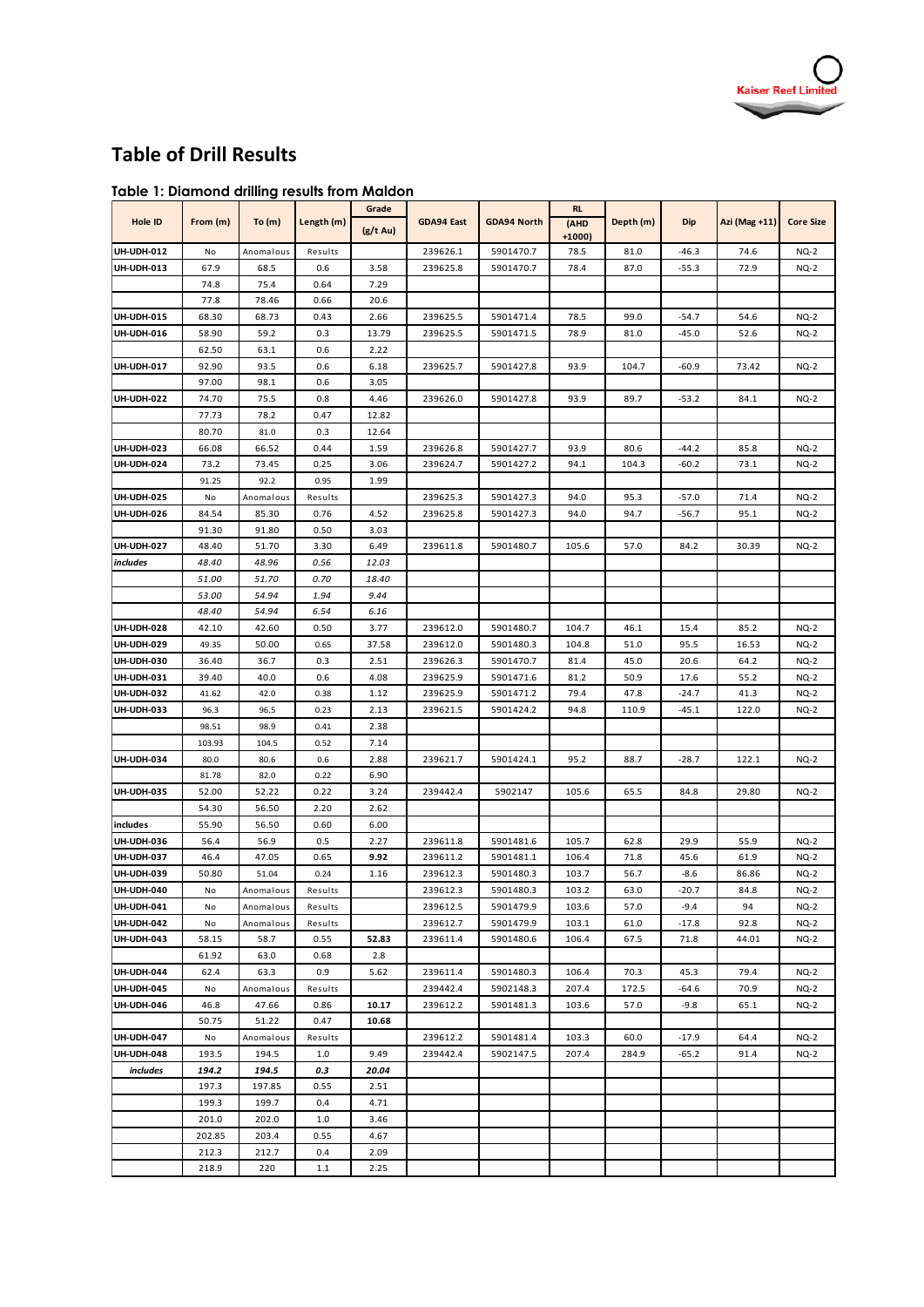

| Table 2: Diamond drilling results from the A1 Mine |          |        |            |               |                   |                    |             |           |            |                     |                  |
|----------------------------------------------------|----------|--------|------------|---------------|-------------------|--------------------|-------------|-----------|------------|---------------------|------------------|
| <b>Hole ID</b>                                     | From (m) | To (m) | Length (m) | Grade         | <b>GDA94 East</b> | <b>GDA94 North</b> | <b>RL</b>   | Depth (m) | <b>Dip</b> | Azi (Mag<br>$+12.5$ | <b>Core Size</b> |
|                                                    |          |        |            | $(g/t \, Au)$ |                   |                    | (AHD +1000) |           |            |                     |                  |
| A1UDH-472                                          | 4.11     | 4.50   | 0.39       | 16.79         | 429582.7          | 5848657.9          | 1281.7      | 89.1      | $-50.1$    | 278                 | $NQ-2$           |
|                                                    | 36.00    | 36.30  | 0.30       | 2069.65       |                   |                    |             |           |            |                     |                  |
|                                                    | 36.30    | 39.50  | 3.20       | 0.44          |                   |                    |             |           |            |                     |                  |
|                                                    | 39.50    | 40.60  | 1.10       | 1.65          |                   |                    |             |           |            |                     |                  |
|                                                    | 58.90    | 59.40  | 0.50       | 2.68          |                   |                    |             |           |            |                     |                  |
|                                                    | 61.10    | 62.90  | 1.80       | 3.68          |                   |                    |             |           |            |                     |                  |
|                                                    | 83.60    | 84.50  | 0.90       | 5.28          |                   |                    |             |           |            |                     |                  |
| includes                                           | 83.60    | 83.83  | 0.23       | 14.50         |                   |                    |             |           |            |                     |                  |

#### **Table 2: Diamond drilling results from the A1 Mine**

### **Authorised by:**

Jonathan Downes Executive Director admin@kaiserreef.com.au

### Jane Morgan Investor & Media Relations [jm@janemorganmanagement.com.au](mailto:jm@janemorganmanagement.com.au) +61404 555 618

*Competent Persons Disclosure*

*The information included in this report that relates to Exploration Results is based on information compiled by Shawn Panton (B.Sc (hons) (Geology/Earth Science), M.B.A Ex.,an employee of Centennial Mining Limited. Mr Panton has sufficient experience that is relevant to the style of mineralisation and type of deposit under consideration and to the activity which they are undertaking to qualify as a Competent Person as defined in the 2012 Edition of the Australasian Code for Reporting of Exploration Results, Mineral Resources and Ore Reserves. Mr Panton consents to the inclusion in the report of the matters based on this information in the form and context in which it appears.*

*Mr Panton holds securities in the company.* 

#### **Future Performance**

This announcement may contain certain forward-looking statements and opinion. Forward-looking statements, including projections, forecasts and estimates, are provided as a general guide only and should not be relied on as an indication or guarantee of future performance and involve known and unknown risks, uncertainties, assumptions, contingencies and other important factors, many of which are outside the control of the Company and which are subject to change without notice and could cause the actual results, performance or achievements of the Company to be materially different from the future results, performance or achievements expressed or implied by such statements. Past performance is not necessarily a guide to future performance and no representation or warranty is made as to the likelihood of achievement or reasonableness of any forward-looking statements or other forecast. Nothing contained in this announcement nor any information made available to you is, or and shall be relied upon as, a promise, representation, warranty or guarantee as to the past, present or the future performance of Kaiser Reef**.**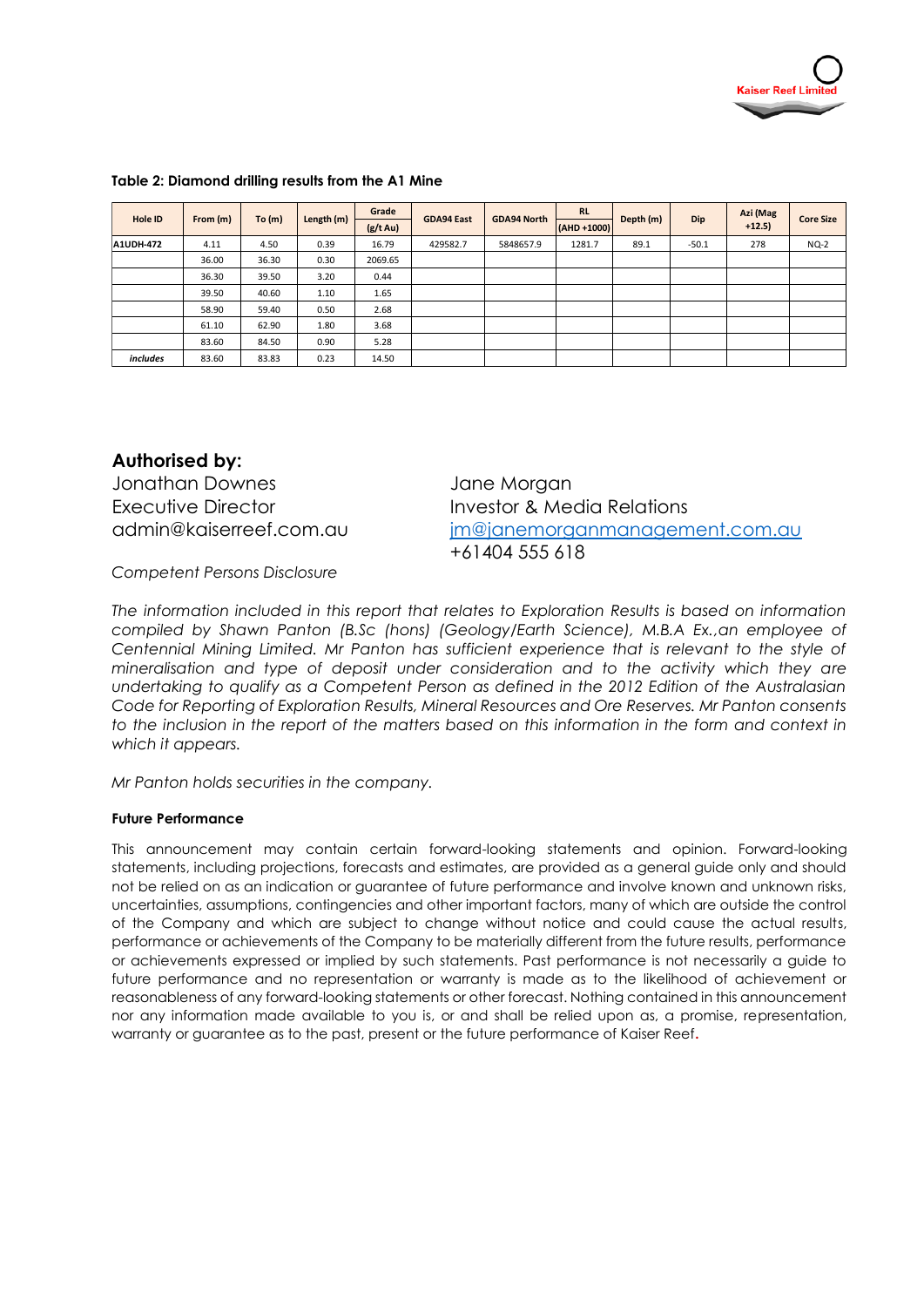

# **Union Hill Drilling –2022**

# **JORC Code, 2012 Edition – Table 1**

**Section 1 Sampling Techniques and Data**

| <b>Criteria</b>                 | <b>JORC Code explanation</b>                                                                                                                                                                                                                                                                                                                                                                                                                                                                                                                                                                                                                                                                                                                                                                                                                                                                                                                                                                                                                                                                                               | <b>Commentary</b>                                                                                                                                                                                                                                                                                                                                                                                                                                                                                                                                                                                                                                                                                                                                                                                                               |
|---------------------------------|----------------------------------------------------------------------------------------------------------------------------------------------------------------------------------------------------------------------------------------------------------------------------------------------------------------------------------------------------------------------------------------------------------------------------------------------------------------------------------------------------------------------------------------------------------------------------------------------------------------------------------------------------------------------------------------------------------------------------------------------------------------------------------------------------------------------------------------------------------------------------------------------------------------------------------------------------------------------------------------------------------------------------------------------------------------------------------------------------------------------------|---------------------------------------------------------------------------------------------------------------------------------------------------------------------------------------------------------------------------------------------------------------------------------------------------------------------------------------------------------------------------------------------------------------------------------------------------------------------------------------------------------------------------------------------------------------------------------------------------------------------------------------------------------------------------------------------------------------------------------------------------------------------------------------------------------------------------------|
| <b>Sampling</b><br>techniques   | Nature and quality of sampling (e.g. cut<br>channels, random chips, or specific specialised<br>industry standard measurement tools<br>appropriate to the minerals under investigation,<br>such as down hole gamma sondes, or handheld<br>XRF instruments, etc.). These examples should<br>not be taken as limiting the broad meaning of<br>sampling.<br>Include reference to measures taken to ensure<br>sample representivity and the appropriate<br>calibration of any measurement tools or systems<br>used.<br>Aspects of the determination of mineralisation<br>that are Material to the Public Report.<br>In cases where 'industry standard' work has<br>been done this would be relatively simple (e.g.<br>'reverse circulation drilling was used to obtain 1<br>m samples from which 3 kg was pulverised to<br>produce a 30 g charge for fire assay'). In other<br>cases more explanation may be required, such<br>as where there is coarse gold that has inherent<br>sampling problems. Unusual commodities or<br>mineralisation types (e.g. submarine nodules)<br>may warrant disclosure of detailed information. | All sampling results reported are from diamond<br>drilling collared in underground mine<br>development in the Union Hill Mine (MIN5146).<br>• Whole core was submitted for sampling. The<br>samples were dried, crushed and pulverised, then<br>fire assayed (30g charge) for Au at the NATA<br>accredited Gekko Laboratory at Ballarat.<br>All samples were dried, crushed and pulverised,<br>$\bullet$<br>then fire assayed (30g) for Au at the NATA<br>accredited Gekko Laboratory.<br>QAQC protocols in place include the insertion of<br>$\bullet$<br>blanks and standards inserted at random or at<br>more selective intervals such as immediately after<br>samples of visible gold intersections, and insertion<br>of higher-grade standards within samples from<br>high grade zones.                                    |
| <b>Drilling</b><br>techniques   | Drill type (e.g. core, reverse circulation, open-<br>hole hammer, rotary air blast, auger, Bangka,<br>sonic, etc.) and details (e.g. core diameter, triple<br>or standard tube, depth of diamond tails, face-<br>sampling bit or other type, whether core is<br>oriented and if so, by what method, etc.).                                                                                                                                                                                                                                                                                                                                                                                                                                                                                                                                                                                                                                                                                                                                                                                                                 | • The most rent holes being reported are diamond<br>drill holes from an LM90 (electrically powered rig).<br>Previously reported drilling was from a<br>$\bullet$<br>compressed air operated rig known as a Kempe.<br>The most recent Diamond drilling was completed<br>$\bullet$<br>by DRC using an LM90 rig. The core diameter<br>drilled was NQ-2 (50.6mm), with the core<br>orientated using a Reflex ACT II orientation tool.<br>Kempe Diamond drilling was completed by Core<br>Prospecting using a Kempe drill rig. The core<br>diameter drilled was LTK-48 (35.3mm), with the<br>core orientated using a Reflex ACT II orientation<br>tool.<br>• The LM90 rig used a wire line process to recover<br>core from the barrel.<br>• The Kempe rig used the conventional drilling<br>process to recover core from the barrel. |
| <b>Drill sample</b><br>recovery | Method of recording and assessing core and<br>$\bullet$<br>chip sample recoveries and results assessed.<br>Measures taken to maximise sample recovery<br>and ensure representative nature of the<br>samples.<br>Whether a relationship exists between sample<br>recovery and grade and whether sample bias<br>may have occurred due to preferential loss/gain                                                                                                                                                                                                                                                                                                                                                                                                                                                                                                                                                                                                                                                                                                                                                              | • RQD and recovery data are recorded in the<br>geology logs for all drilling being reported.<br>Core loss is recorded by drillers on run sheets and<br>core blocks placed in core trays.<br>Core runs were generally shorter due to the<br>$\bullet$<br>nature of the drilling process and ground<br>conditions.                                                                                                                                                                                                                                                                                                                                                                                                                                                                                                                |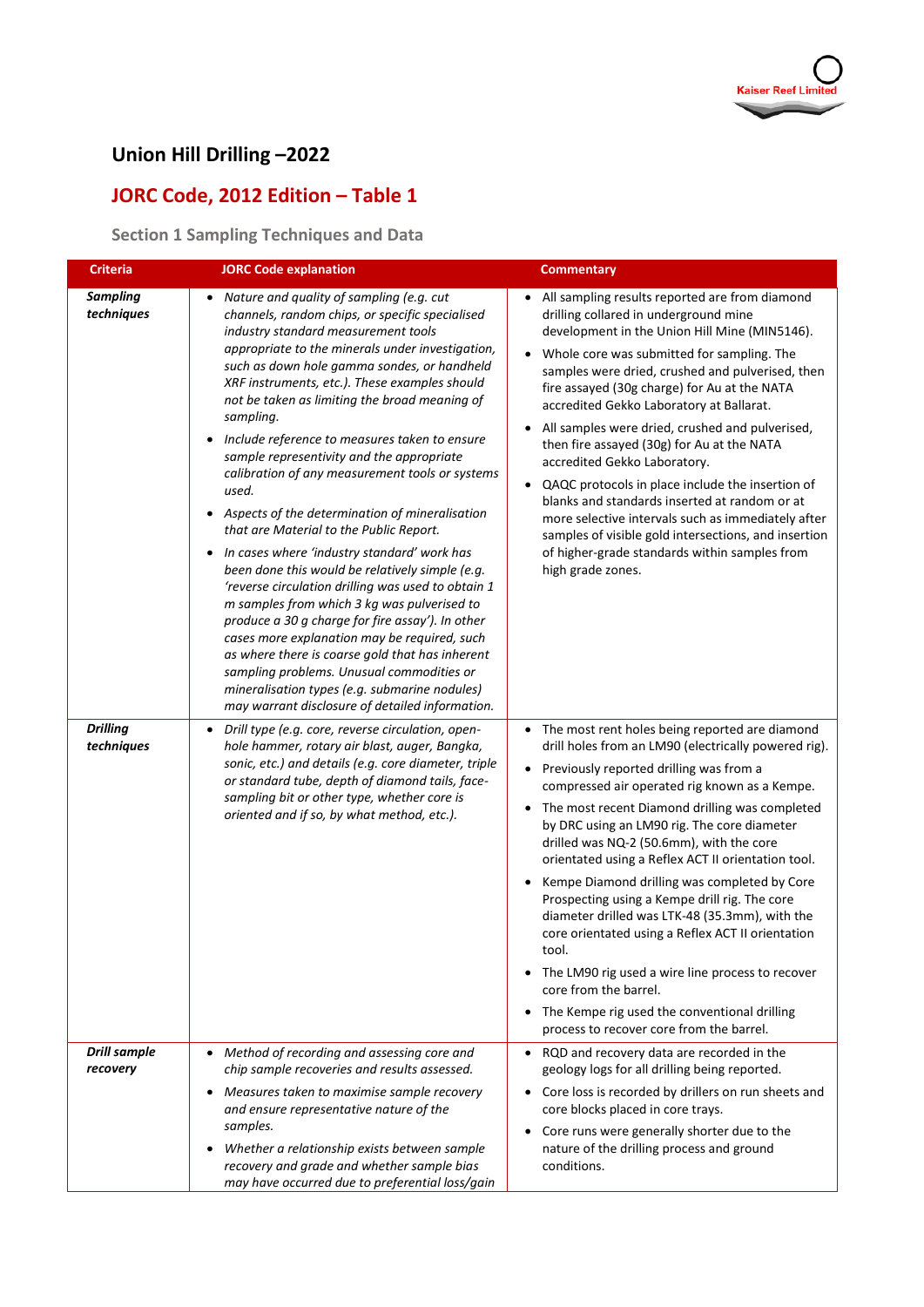

| <b>Criteria</b>                                         | <b>JORC Code explanation</b>                                                                                                                                                                                                                                                                                                                                                                                                                                                                                                                                                                                                                                                                                   | <b>Commentary</b>                                                                                                                                                                                                                                                                                                                                                                                                                                                                                                                                                                                                                                                                                                                                                                                                         |
|---------------------------------------------------------|----------------------------------------------------------------------------------------------------------------------------------------------------------------------------------------------------------------------------------------------------------------------------------------------------------------------------------------------------------------------------------------------------------------------------------------------------------------------------------------------------------------------------------------------------------------------------------------------------------------------------------------------------------------------------------------------------------------|---------------------------------------------------------------------------------------------------------------------------------------------------------------------------------------------------------------------------------------------------------------------------------------------------------------------------------------------------------------------------------------------------------------------------------------------------------------------------------------------------------------------------------------------------------------------------------------------------------------------------------------------------------------------------------------------------------------------------------------------------------------------------------------------------------------------------|
|                                                         | of fine/coarse material.                                                                                                                                                                                                                                                                                                                                                                                                                                                                                                                                                                                                                                                                                       | No significant sample loss has been correlated<br>with a corresponding increase in Au grade.                                                                                                                                                                                                                                                                                                                                                                                                                                                                                                                                                                                                                                                                                                                              |
| Logging                                                 | Whether core and chip samples have been<br>geologically and geotechnically logged to a level<br>of detail to support appropriate Mineral<br>Resource estimation, mining studies and<br>metallurgical studies.<br>Whether logging is qualitative or quantitative in<br>nature. Core (or costean, channel, etc.)<br>photography.<br>The total length and percentage of the relevant<br>intersections logged.                                                                                                                                                                                                                                                                                                     | All holes reported have been logged in full,<br>including lithology, mineralisation, veining,<br>structure, alteration, and sampling data.<br>Logging methods include both qualitative and<br>quantitative parameters in assessing the<br>prospectivity of the Eaglehawk Quartz reef east of<br>the Union Hill decline development.<br>All core has been photographed before sampling.<br>• The recent program targeting the Alliance South<br>Shoot was drilled in close proximity several<br>historic surface collared holes with high grade<br>intersections in the Eaglehawk Reef.<br>The previously reported Kempe program was<br>infilling between existing historic holes with<br>mineralisation and no geotechnical logging was<br>undertaken other than standard Rock Quality<br>Designation (RQD) measurements. |
| Sub-sampling<br>techniques and<br>sample<br>preparation | If core, whether cut or sawn and whether<br>$\bullet$<br>quarter, half or all core taken.<br>If non-core, whether riffled, tube sampled,<br>rotary split, etc. and whether sampled wet or<br>dry.<br>For all sample types, the nature, quality and<br>appropriateness of the sample preparation<br>technique.<br>Quality control procedures adopted for all sub-<br>sampling stages to maximise representivity of<br>samples.<br>Measures taken to ensure that the sampling is<br>representative of the in situ material collected,<br>including for instance results for field<br>duplicate/second-half sampling.<br>Whether sample sizes are appropriate to the<br>grain size of the material being sampled. | Samples from the Alliance South Shoot diamond<br>$\bullet$<br>drilling were half (NQ-2) core with the second half<br>retained on site within core trays.<br>Core samples were assayed at the independent<br>$\bullet$<br>Gekko laboratory located in Ballarat. After drying,<br>samples were crushed, and pulverised to 95%<br>passing 75µm.<br>Internal QAQC insertion of blanks and standards is<br>routinely carried out. Random and select insertion<br>is applied, i.e. blanks are inserted directly after<br>samples containing visible gold. The Gekko<br>laboratory has its own QAQC program which is<br>reported with results and a monthly QAQC<br>review.                                                                                                                                                      |
| <b>Quality of assay</b><br>data and<br>laboratory tests | The nature, quality and appropriateness of the<br>$\bullet$<br>assaying and laboratory procedures used and<br>whether the technique is considered partial or<br>total.<br>For geophysical tools, spectrometers, handheld<br>XRF instruments, etc., the parameters used in<br>determining the analysis including instrument<br>make and model, reading times, calibrations<br>factors applied and their derivation, etc.<br>Nature of quality control procedures adopted<br>(e.g. standards, blanks, duplicates, external<br>laboratory checks) and whether acceptable<br>levels of accuracy (i.e. lack of bias) and precision<br>have been established.                                                        | • The sample preparation and assay method of 30g<br>Fire Assay is acceptable for this style of deposit<br>and can be considered a total assay.<br>Industry standards are followed for all sample<br>batches, including the insertion of commercially<br>available CRM's and blanks. The insertion rate is<br>approximately 1 every 10 to 20 samples both<br>randomly and selects positions, such as blanks<br>inserted after samples containing visible gold.<br>QAQC results (Both CTL and internal laboratory<br>QAQC) are reviewed by CTL geological staff upon<br>receipt of the assay results. No issues were raised<br>with the data being reported.                                                                                                                                                                |
| Verification of<br>sampling and<br>assaying             | The verification of significant intersections by<br>$\bullet$<br>either independent or alternative company<br>personnel.<br>The use of twinned holes.                                                                                                                                                                                                                                                                                                                                                                                                                                                                                                                                                          | • All field data is entered directly into an excel<br>spreadsheet with front end validation built in to<br>prevent spurious data entry.<br>• Data was collected at the Union Hill core facility                                                                                                                                                                                                                                                                                                                                                                                                                                                                                                                                                                                                                           |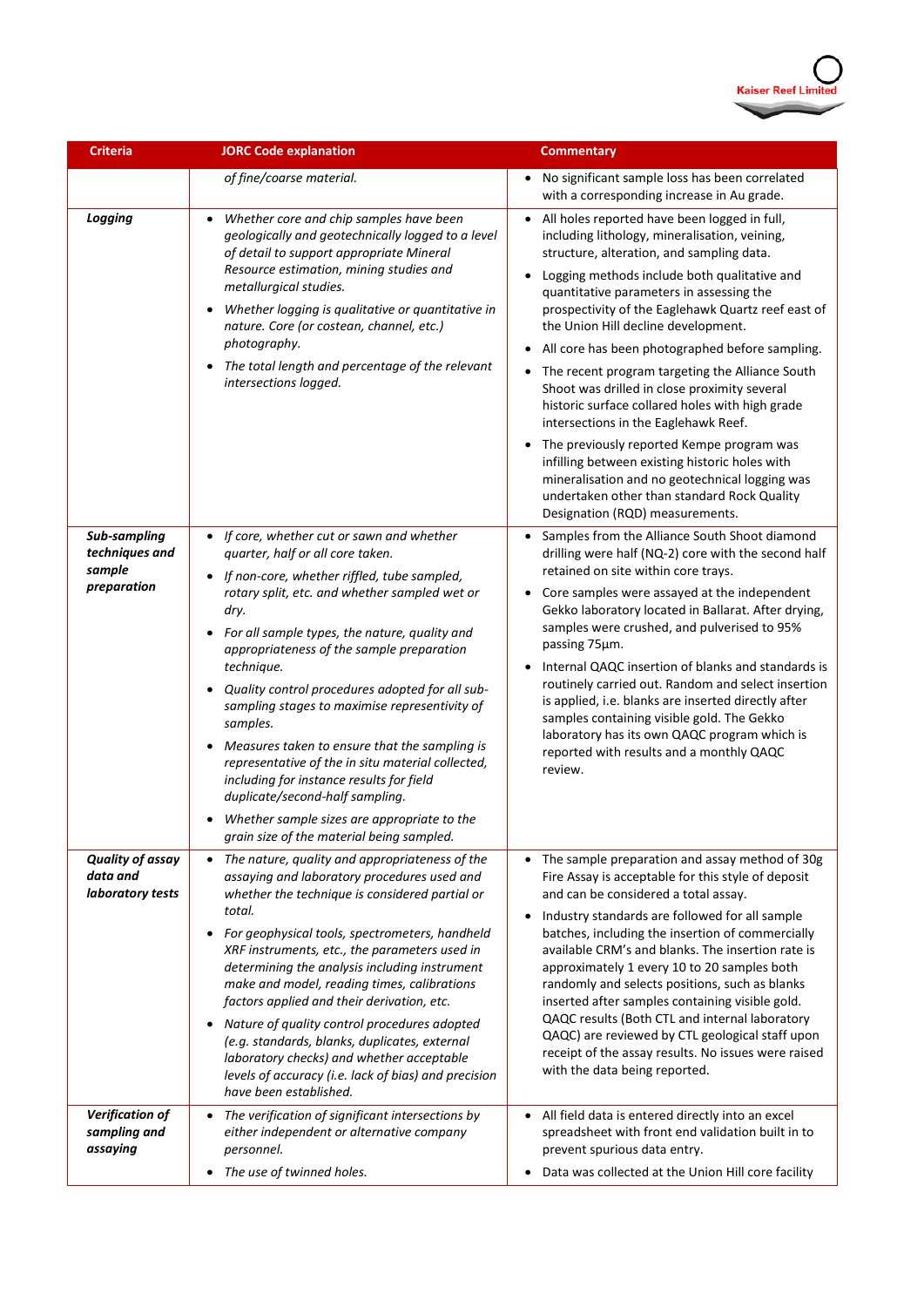

| Criteria                                                                | <b>JORC Code explanation</b>                                                                                                                                                                                                                                                                                                                                                                                            | <b>Commentary</b>                                                                                                                                                                                                                                                                                                                                                                                                                                                                                                                                                                                                                               |
|-------------------------------------------------------------------------|-------------------------------------------------------------------------------------------------------------------------------------------------------------------------------------------------------------------------------------------------------------------------------------------------------------------------------------------------------------------------------------------------------------------------|-------------------------------------------------------------------------------------------------------------------------------------------------------------------------------------------------------------------------------------------------------------------------------------------------------------------------------------------------------------------------------------------------------------------------------------------------------------------------------------------------------------------------------------------------------------------------------------------------------------------------------------------------|
|                                                                         | Documentation of primary data, data entry<br>procedures, data verification, data storage<br>(physical and electronic) protocols.<br>Discuss any adjustment to assay data.<br>$\bullet$                                                                                                                                                                                                                                  | and is stored on a server at the A1 Mine<br>(MIN5294) with daily backups. Backed up data is<br>also stored offsite.<br>Significant intersections are reviewed by<br>$\bullet$<br>geological staff upon receipt, to ensure the<br>intersections match the logging data, with the<br>checks including verification of QAQC results.                                                                                                                                                                                                                                                                                                               |
| <b>Location of</b><br>data points                                       | Accuracy and quality of surveys used to locate<br>drill holes (collar and down-hole surveys),<br>trenches, mine workings and other locations<br>used in Mineral Resource estimation.<br>Specification of the grid system used.<br>٠<br>Quality and adequacy of topographic control.                                                                                                                                     | All holes are labelled during the drilling process,<br>$\bullet$<br>and all holes have been picked up by CTL mine<br>surveyors.<br>Holes are labelled by drillers upon completion of<br>$\bullet$<br>the hole.<br>Down hole surveys were taken at 15m, and every<br>$\bullet$<br>15m or end of hole after this with a reflex single<br>shot camera.<br>Grid used is MGA_GDA94.<br>$\bullet$<br>The topography control was received from<br>previous operations owners and is of a high<br>standard and consists of a DTM surface.                                                                                                               |
| <b>Data spacing</b><br>and distribution                                 | Data spacing for reporting of Exploration<br>$\bullet$<br>Results.<br>Whether the data spacing and distribution is<br>$\bullet$<br>sufficient to establish the degree of geological<br>and grade continuity appropriate for the<br>Mineral Resource and Ore Reserve estimation<br>procedure(s) and classifications applied.<br>Whether sample compositing has been applied.<br>$\bullet$                                | The on-going program to date consisted of 34<br>$\bullet$<br>holes only which ranged in collar spacing from 7.5<br>-15m from each individual drilling cuddy.<br>Grade continuity has been correlated with known<br>$\bullet$<br>narrow vein structures from previous drilling<br>intersecting the Eaglehawk Reef.<br>Sample compositing has not been applied to the<br>$\bullet$<br>Alliance South Shoot drilling program.                                                                                                                                                                                                                      |
| <b>Orientation of</b><br>data in relation<br>to geological<br>structure | Whether the orientation of sampling achieves<br>$\bullet$<br>unbiased sampling of possible structures and<br>the extent to which this is known, considering<br>the deposit type.<br>If the relationship between the drilling<br>$\bullet$<br>orientation and the orientation of key<br>mineralised structures is considered to have<br>introduced a sampling bias, this should be<br>assessed and reported if material. | The LM90 and Kempe diamond programs planned<br>to intersect the Eaglehawk Reef between historic<br>drill holes.<br>Holes were positioned perpendicular to the strike<br>$\bullet$<br>of the reef to achieve as close to true thickness as<br>possible.<br>Due to the relatively perpendicular intersection<br>٠<br>angle of the Eaglehawk Reef, the majority of the<br>drill angles are not expected to produce any<br>sampling bias factors.<br>Given there were other mineralized intersections<br>not associated with the Eaglehawk Reef, there is a<br>chance of some bias, which have been identified<br>and will be modelled accordingly. |
| Sample security                                                         | • The measures taken to ensure sample security.                                                                                                                                                                                                                                                                                                                                                                         | Samples were transported from the drill site to<br>the laboratory or the Maldon Processing Plant<br>either by CTL staff, or contractors. Calico bags<br>containing the sample were places inside larger<br>white poly weave bags, with this white bag sealed<br>with a plastic tie. Samples that were taken to<br>Maldon were placed in a locked security box and<br>collected by the sole trader courier.<br>Core samples numbers and dispatch references<br>$\bullet$<br>are sequential and have no reference to hole<br>number.<br>Core trays containing visible gold are stored inside<br>the locked core shed until logged.                |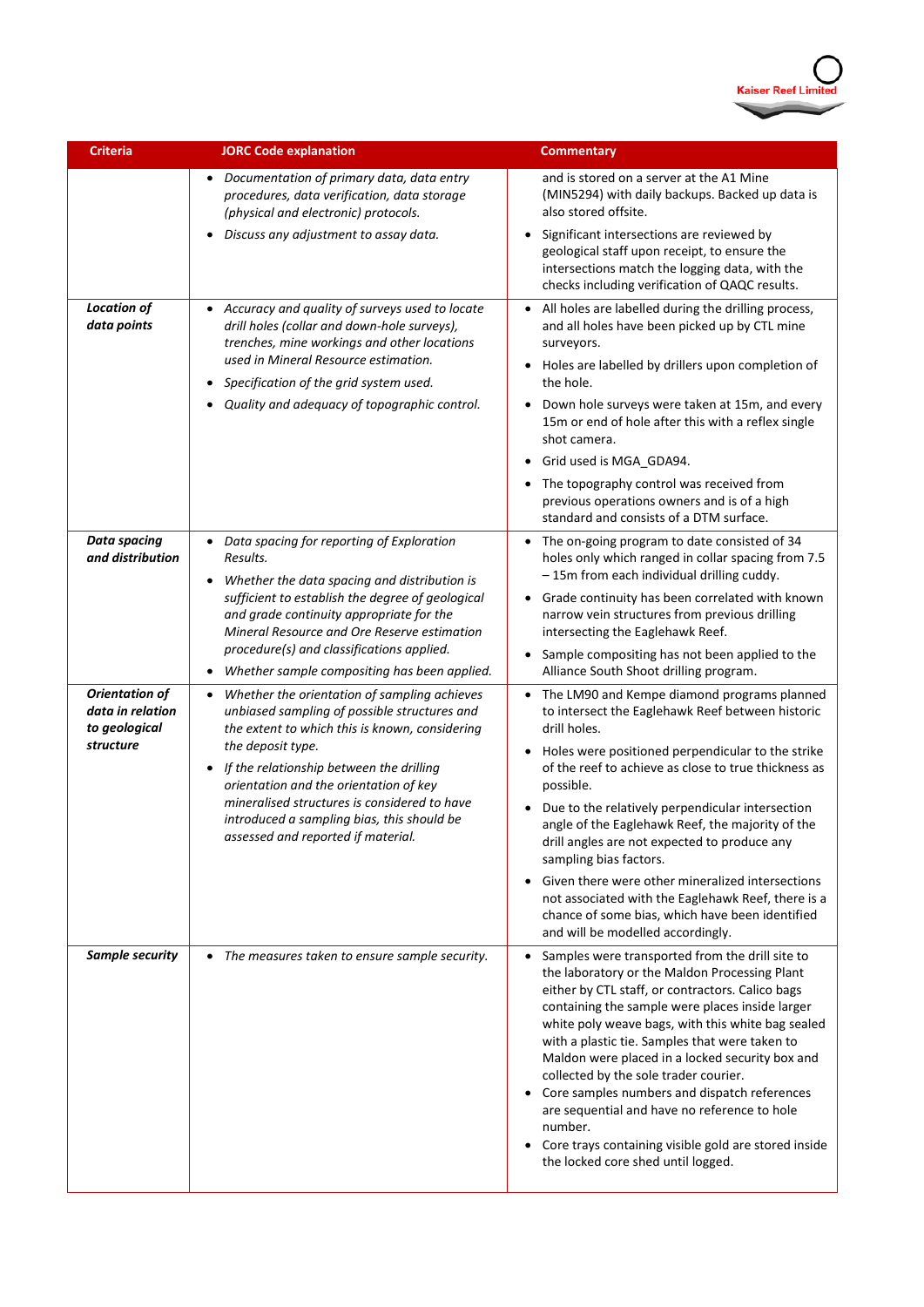

# **Section 2 Reporting of Exploration Results**

| <b>Criteria</b>                                  | <b>JORC Code explanation</b>                                                                                                                                                                                                                                                                                                                                                                                                                                                                                                                                                                                                                                                                                                                                        | <b>Commentary</b>                                                                                                                                                                                                                                                                                                                                                                                                                                                                                                                                                                                                                |
|--------------------------------------------------|---------------------------------------------------------------------------------------------------------------------------------------------------------------------------------------------------------------------------------------------------------------------------------------------------------------------------------------------------------------------------------------------------------------------------------------------------------------------------------------------------------------------------------------------------------------------------------------------------------------------------------------------------------------------------------------------------------------------------------------------------------------------|----------------------------------------------------------------------------------------------------------------------------------------------------------------------------------------------------------------------------------------------------------------------------------------------------------------------------------------------------------------------------------------------------------------------------------------------------------------------------------------------------------------------------------------------------------------------------------------------------------------------------------|
| Mineral<br>tenement and<br>land tenure<br>status | Type, reference name/number, location and<br>$\bullet$<br>ownership including agreements or material issues<br>with third parties such as joint ventures,<br>partnerships, overriding royalties, native title<br>interests, historical sites, wilderness or national park<br>and environmental settings.<br>The security of the tenure held at the time of<br>$\bullet$<br>reporting along with any known impediments to<br>obtaining a licence to operate in the area.                                                                                                                                                                                                                                                                                             | The Maldon Project comprises Mining Licences<br>MIN5146, 5529 5528 held by Maldon Resources<br>Pty Ltd and Exploration Licence Application<br>EL7029 in the name of Centennial Mining Ltd.<br>Both Maldon and Centennial Mining Ltd are<br>$\bullet$<br>subsidiaries of Kaiser Reef Limited.<br>The Licences are located at the town of Maldon<br>$\bullet$<br>in Victoria which is 35km southwest of Bendigo<br>and 70km northeast of Ballarat in Victoria.<br>The Mining Licences and Exploration Licence<br>$\bullet$<br>Application are in good standing.                                                                    |
| <b>Exploration done</b><br>by other parties      | Acknowledgment and appraisal of exploration by<br>$\bullet$<br>other parties.                                                                                                                                                                                                                                                                                                                                                                                                                                                                                                                                                                                                                                                                                       | Previous exploration has been completed by:<br>$\bullet$<br><b>Octagonal Resources</b><br>$\circ$<br>Alliance Gold Mines NL<br>$\circ$<br>MPI Gold Pty Ltd<br>$\circ$<br><b>Pittston Mineral Ventures</b><br>$\circ$<br>Australia Pty Ltd<br><b>Western Mining Corporation</b><br>$\circ$<br>Lone Star Exploration NL<br>$\circ$<br><b>Triad Minerals NL</b><br>$\circ$<br>Exploration included mapping, rock chip<br>sampling, geophysics, drilling and historic open<br>pit and underground mining.                                                                                                                            |
| Geology                                          | Deposit type, geological setting and style of<br>$\bullet$<br>mineralisation.                                                                                                                                                                                                                                                                                                                                                                                                                                                                                                                                                                                                                                                                                       | The Maldon goldfield is located in the central<br>$\bullet$<br>part of the Bendigo Zone of the Lachlan Fold<br>Belt. The host rocks are Ordovician turbiditic<br>metasediments of the Castlemaine Group which<br>have been metamorphosed to lower greenschist<br>facies and folded into a north-south trending<br>series of chevron golds with doubly plunging fold<br>axes.<br>Gold mineralisation is most abundant in quartz<br>veining associated within reef structures.<br>Gold at Maldon has been described as showing<br>an association with arsenopyrite, pyrrhotite and<br>minor amounts of other base metal sulphides. |
| Drill hole<br><b>Information</b>                 | A summary of all information material to the<br>$\bullet$<br>understanding of the exploration results including a<br>tabulation of the following information for all<br>Material drill holes:<br>easting and northing of the drill hole collar<br>$\circ$<br>elevation or RL (Reduced Level - elevation above<br>$\circ$<br>sea level in metres) of the drill hole collar<br>dip and azimuth of the hole<br>$\circ$<br>down hole length and interception depth<br>$\circ$<br>hole length.<br>$\circ$<br>If the exclusion of this information is justified on the<br>basis that the information is not Material and this<br>exclusion does not detract from the understanding<br>of the report, the Competent Person should clearly<br>explain why this is the case. | Refer to Table of Drill Results<br>$\bullet$                                                                                                                                                                                                                                                                                                                                                                                                                                                                                                                                                                                     |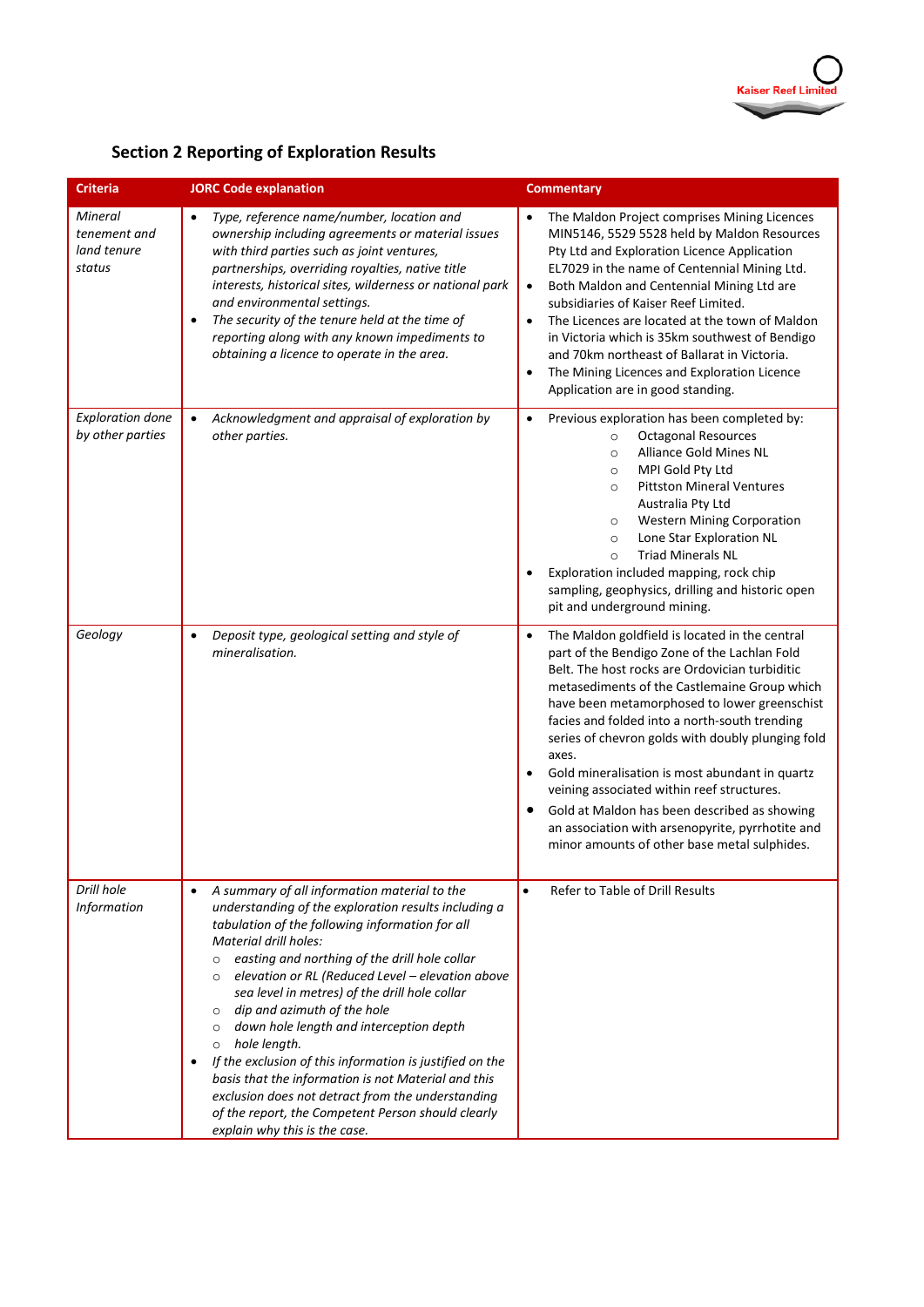

| Criteria                                                                     | <b>JORC Code explanation</b>                                                                                                                                                                                                                                                                                                                                                                                                                                                                                                                                                                                          | <b>Commentary</b>                                                                                                                                                                                                                                                                                                                                                                       |
|------------------------------------------------------------------------------|-----------------------------------------------------------------------------------------------------------------------------------------------------------------------------------------------------------------------------------------------------------------------------------------------------------------------------------------------------------------------------------------------------------------------------------------------------------------------------------------------------------------------------------------------------------------------------------------------------------------------|-----------------------------------------------------------------------------------------------------------------------------------------------------------------------------------------------------------------------------------------------------------------------------------------------------------------------------------------------------------------------------------------|
| Data<br>aggregation<br>methods                                               | In reporting Exploration Results, weighting<br>averaging techniques, maximum and/or minimum<br>grade truncations (eg cutting of high grades) and<br>cut-off grades are usually Material and should be<br>stated.<br>Where aggregate intercepts incorporate short<br>$\bullet$<br>lengths of high grade results and longer lengths of<br>low grade results, the procedure used for such<br>aggregation should be stated and some typical<br>examples of such aggregations should be shown in<br>detail.<br>The assumptions used for any reporting of metal<br>$\bullet$<br>equivalent values should be clearly stated. | Assays length weighted.<br>٠<br>No metal equivalents have been reported.<br>$\bullet$                                                                                                                                                                                                                                                                                                   |
| Relationship<br>between<br>mineralisation<br>widths and<br>intercept lengths | These relationships are particularly important in the<br>$\bullet$<br>reporting of Exploration Results.<br>If the geometry of the mineralisation with respect to<br>$\bullet$<br>the drill hole angle is known, its nature should be<br>reported.<br>If it is not known and only the down hole lengths are<br>$\bullet$<br>reported, there should be a clear statement to this<br>effect (eg 'down hole length, true width not<br>known').                                                                                                                                                                            | The geometry of the mineralisation is explained<br>$\bullet$<br>within the text and shown is the figures.                                                                                                                                                                                                                                                                               |
| <b>Diagrams</b>                                                              | Appropriate maps and sections (with scales) and<br>$\bullet$<br>tabulations of intercepts should be included for any<br>significant discovery being reported These should<br>include, but not be limited to a plan view of drill hole<br>collar locations and appropriate sectional views.                                                                                                                                                                                                                                                                                                                            | Refer to Figures in text.<br>$\bullet$                                                                                                                                                                                                                                                                                                                                                  |
| <b>Balanced</b><br>reporting                                                 | Where comprehensive reporting of all Exploration<br>$\bullet$<br>Results is not practicable, representative reporting<br>of both low and high grades and/or widths should<br>be practiced to avoid misleading reporting of<br><b>Exploration Results.</b>                                                                                                                                                                                                                                                                                                                                                             | All results have been reported.<br>$\bullet$                                                                                                                                                                                                                                                                                                                                            |
| Other<br>substantive<br>exploration data                                     | Other exploration data, if meaningful and material,<br>$\bullet$<br>should be reported including (but not limited to):<br>geological observations; geophysical survey results;<br>geochemical survey results; bulk samples - size and<br>method of treatment; metallurgical test results; bulk<br>density, groundwater, geotechnical and rock<br>characteristics; potential deleterious or<br>contaminating substances.                                                                                                                                                                                               | No other data to report.<br>$\bullet$                                                                                                                                                                                                                                                                                                                                                   |
| <b>Further work</b>                                                          | The nature and scale of planned further work (eg<br>$\bullet$<br>tests for lateral extensions or depth extensions or<br>large-scale step-out drilling).<br>Diagrams clearly highlighting the areas of possible<br>$\bullet$<br>extensions, including the main geological<br>interpretations and future drilling areas, provided<br>this information is not commercially sensitive.                                                                                                                                                                                                                                    | Drilling of the Eaglehawk Reef (including the<br>$\bullet$<br>Alliance South Shoot target domain) are from<br>different drilling cuddies associated with modern<br>mine development and is on-going.<br>Continued drilling at Union hill is being<br>$\bullet$<br>conducted with an LM90 electric drill.<br>Exploration drilling with the Kempe rig has been<br>$\bullet$<br>completed. |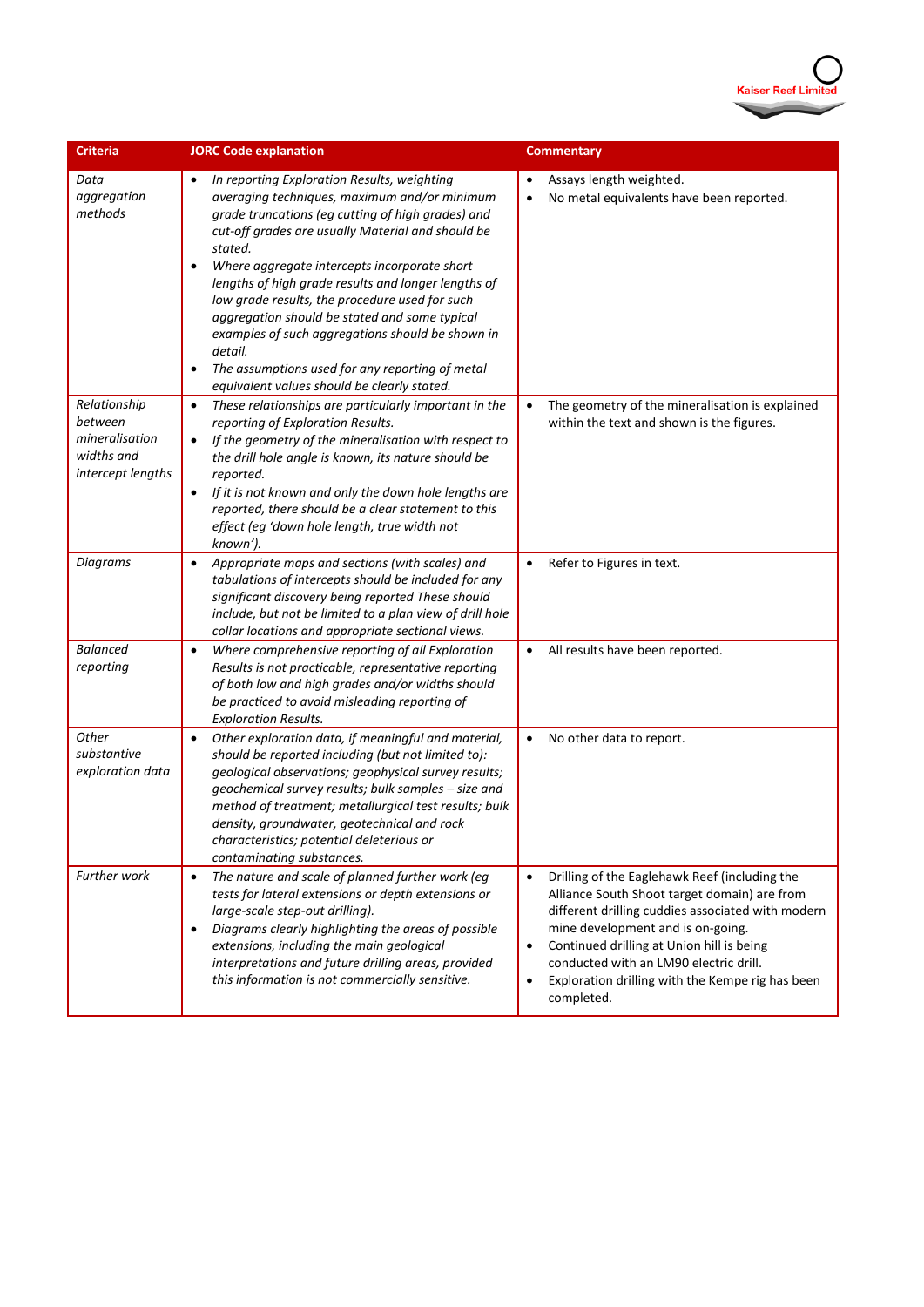

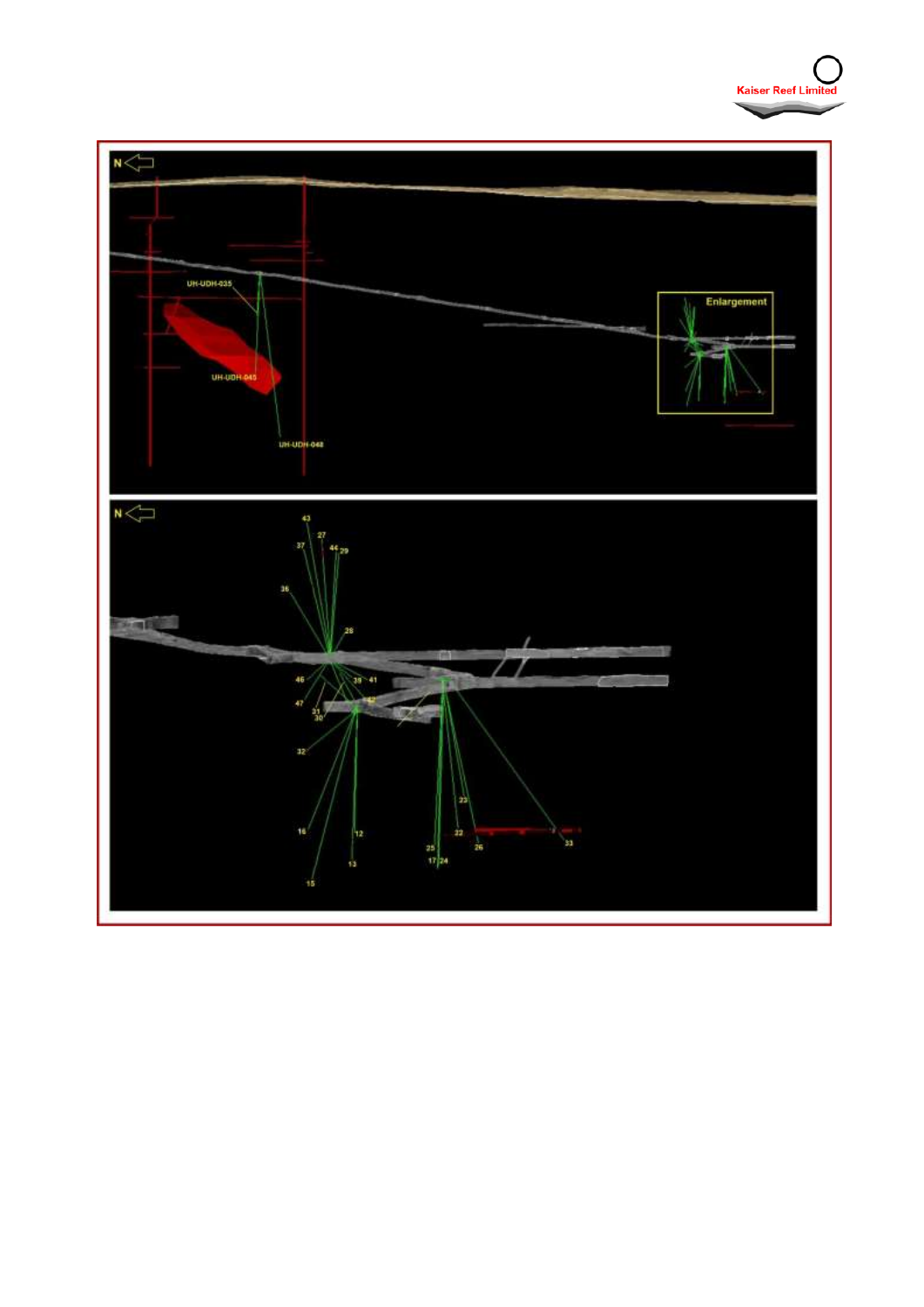

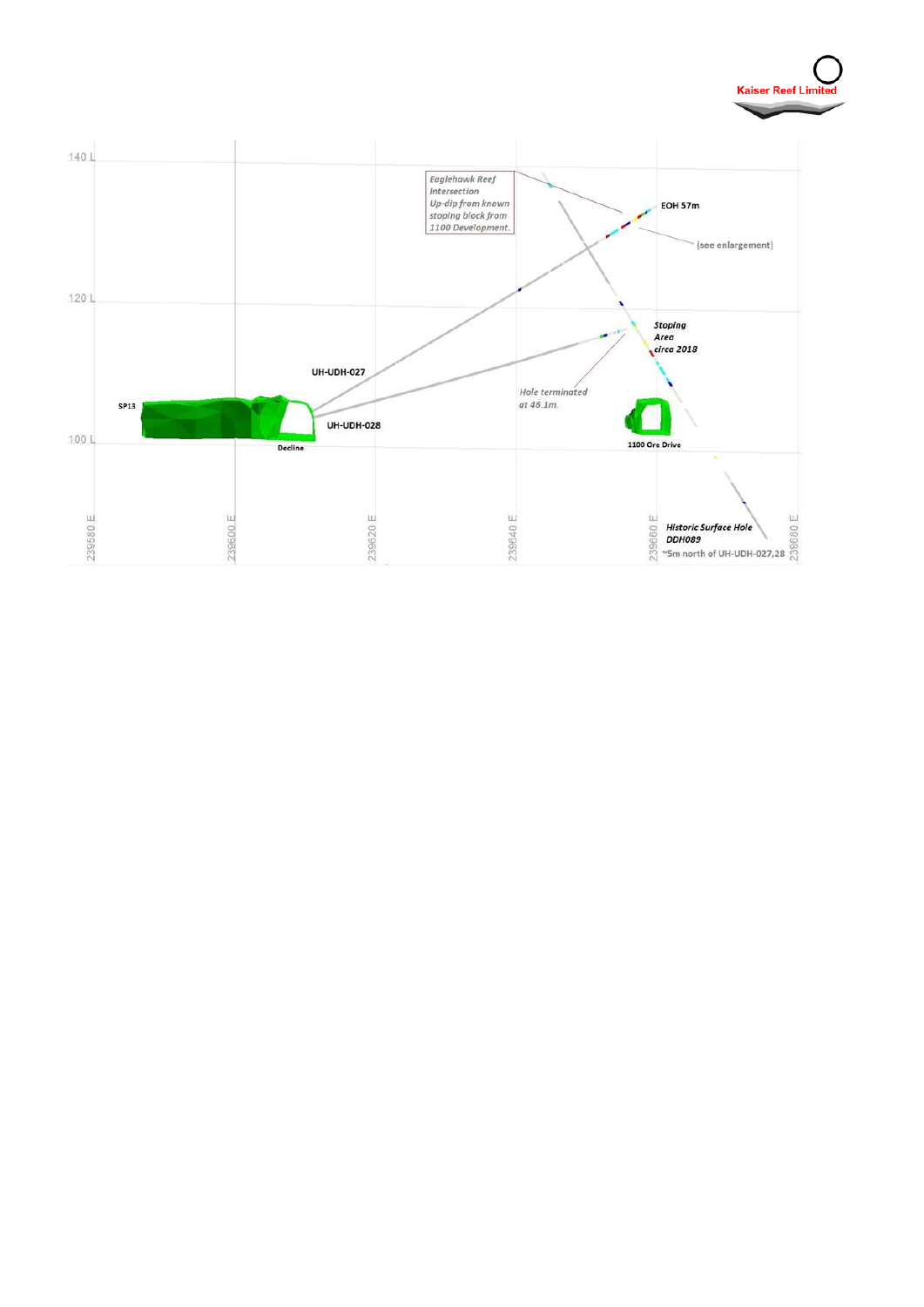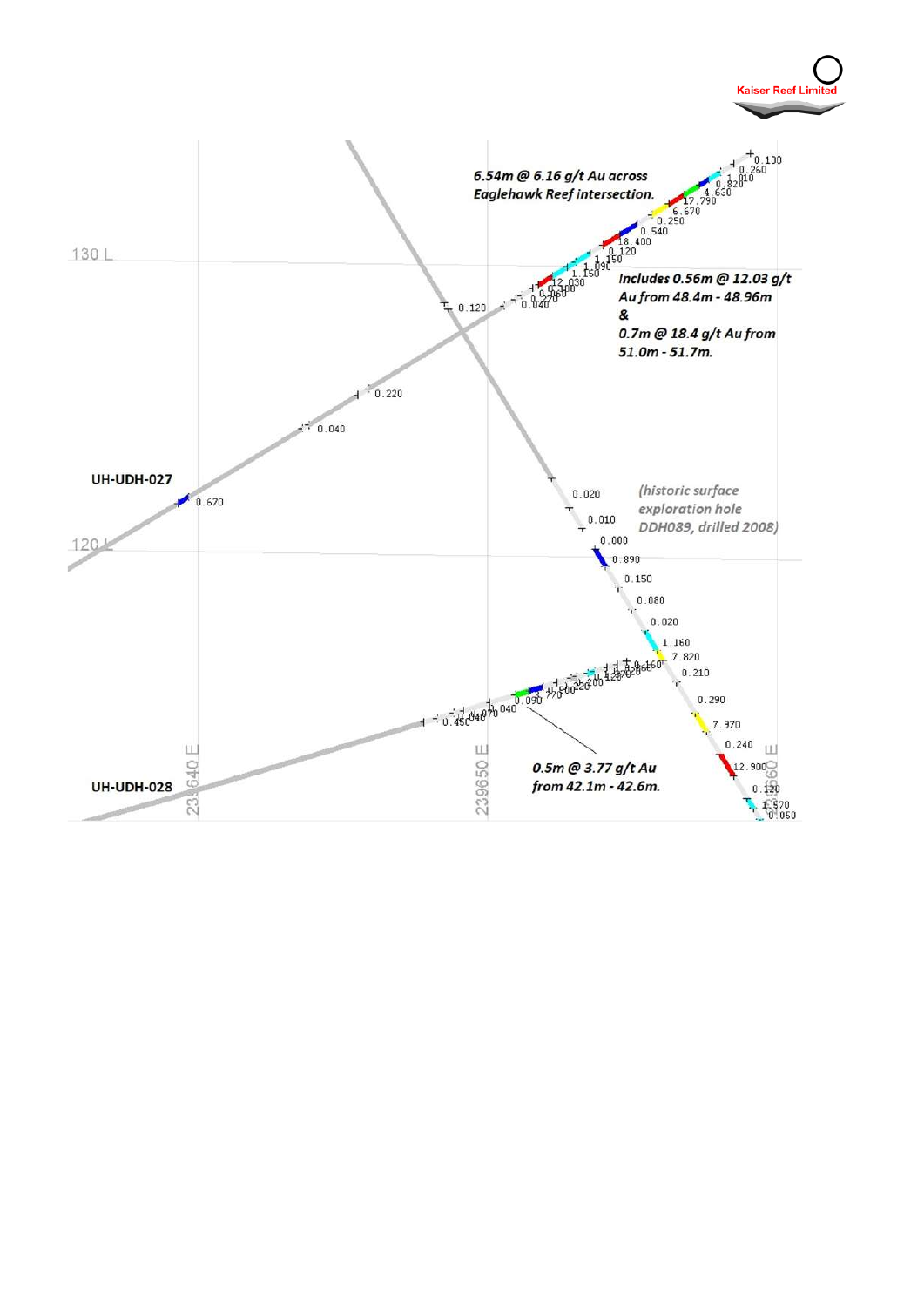

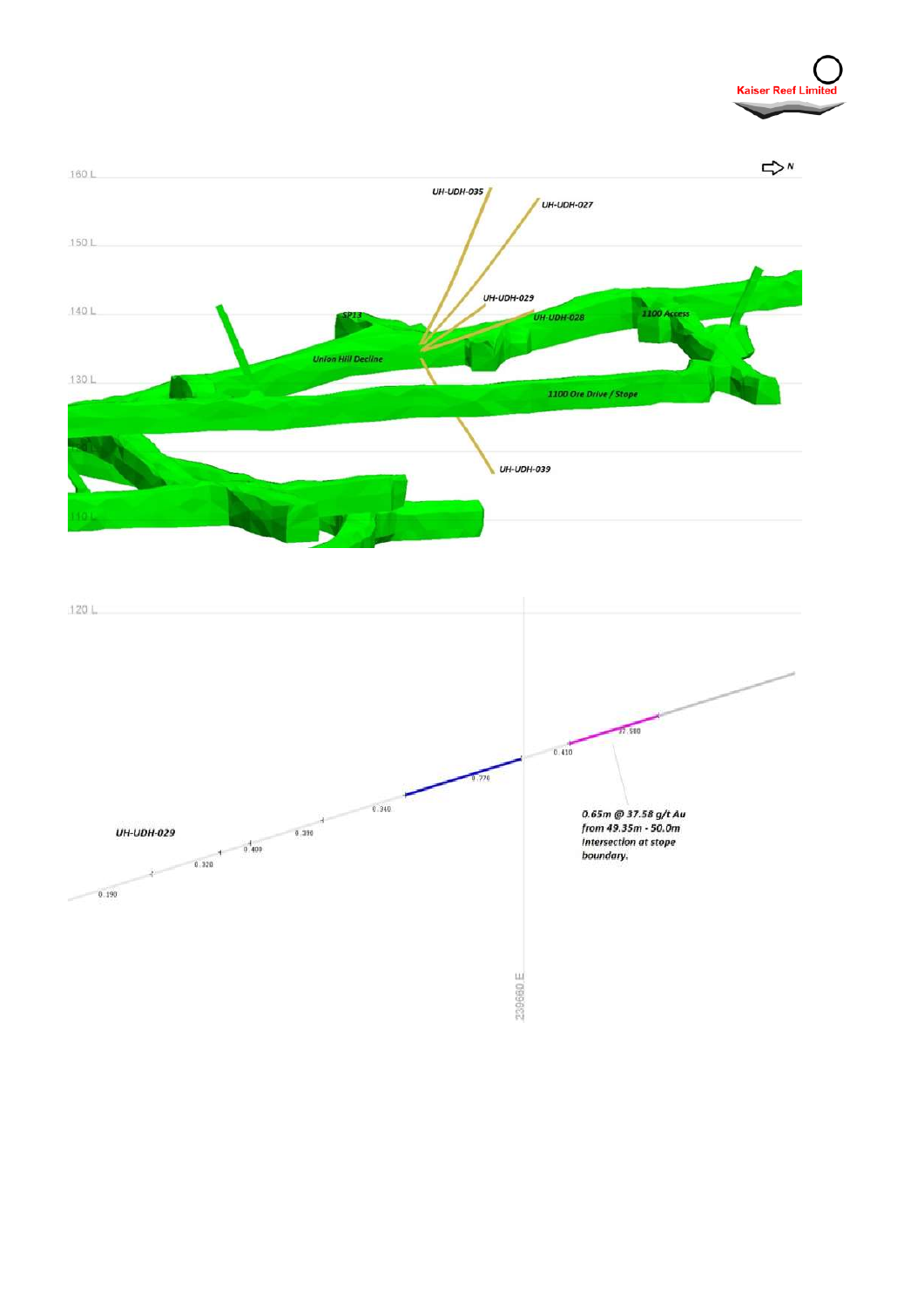